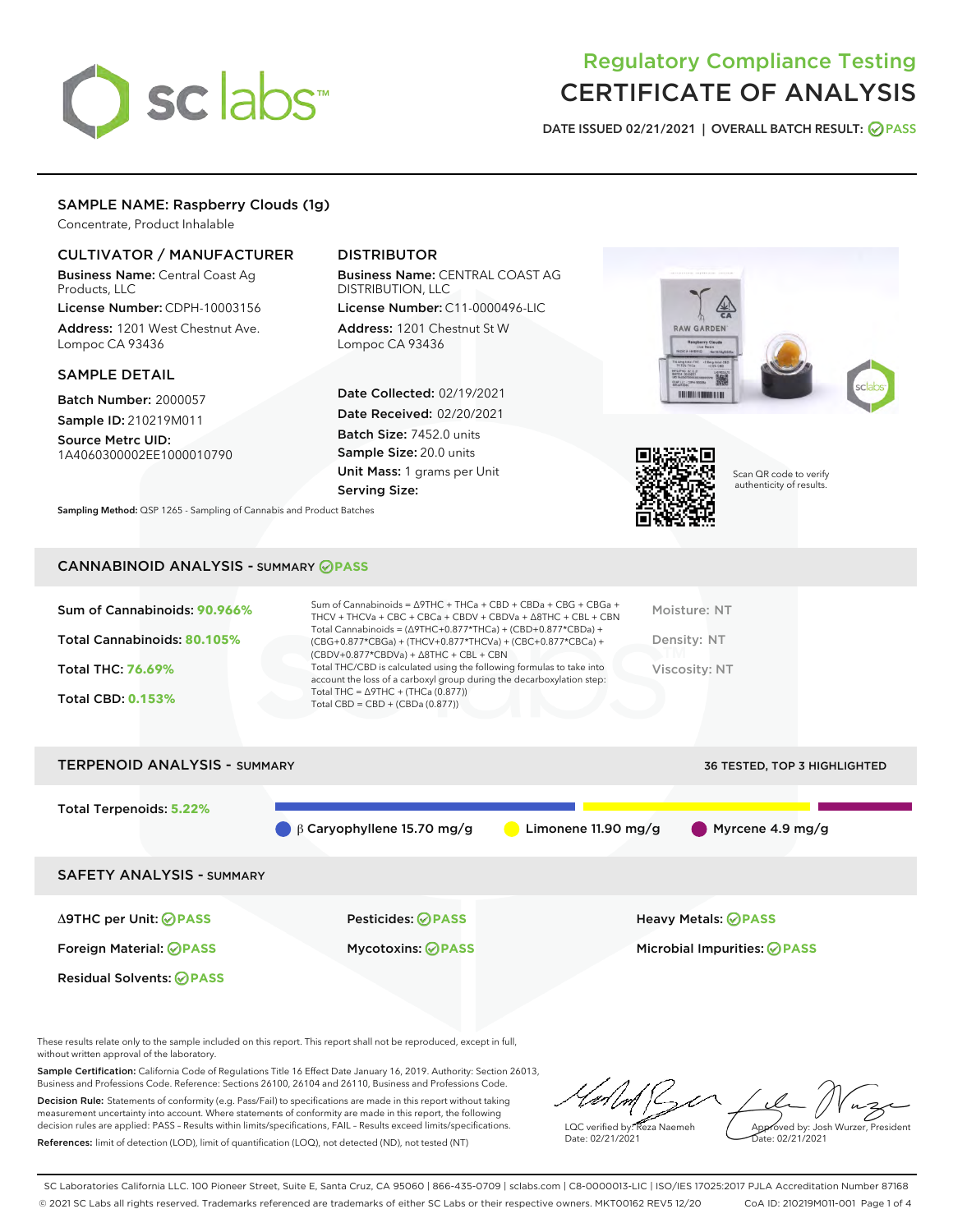



RASPBERRY CLOUDS (1G) | DATE ISSUED 02/21/2021 | OVERALL BATCH RESULT: @ PASS

#### CANNABINOID TEST RESULTS - 02/21/2021 2 PASS

Tested by high-performance liquid chromatography with diode-array detection (HPLC-DAD). **Method:** QSP 1157 - Analysis of Cannabinoids by HPLC-DAD

TOTAL CANNABINOIDS: **80.105%** Total Cannabinoids (Total THC) + (Total CBD) +

(Total CBG) + (Total THCV) + (Total CBC) + (Total CBDV) + ∆8THC + CBL + CBN

TOTAL THC: **76.69%** Total THC (∆9THC+0.877\*THCa)

TOTAL CBD: **0.153%**

Total CBD (CBD+0.877\*CBDa)

TOTAL CBG: 2.17% Total CBG (CBG+0.877\*CBGa)

TOTAL THCV: 0.446% Total THCV (THCV+0.877\*THCVa)

TOTAL CBC: 0.646% Total CBC (CBC+0.877\*CBCa)

TOTAL CBDV: ND Total CBDV (CBDV+0.877\*CBDVa)

| <b>COMPOUND</b>  | LOD/LOQ<br>(mg/g)          | <b>MEASUREMENT</b><br><b>UNCERTAINTY</b><br>(mg/g) | <b>RESULT</b><br>(mg/g) | <b>RESULT</b><br>(%) |
|------------------|----------------------------|----------------------------------------------------|-------------------------|----------------------|
| <b>THCa</b>      | 0.05/0.14                  | ±21.775                                            | 847.28                  | 84.728               |
| <b>A9THC</b>     | 0.06 / 0.26                | ±0.820                                             | 23.84                   | 2.384                |
| <b>CBGa</b>      | 0.1/0.2                    | ±1.11                                              | 21.2                    | 2.12                 |
| <b>CBCa</b>      | 0.07/0.28                  | ±0.360                                             | 7.37                    | 0.737                |
| <b>THCVa</b>     | 0.07/0.20                  | ±0.242                                             | 5.08                    | 0.508                |
| <b>CBG</b>       | 0.06/0.19                  | ±0.124                                             | 3.14                    | 0.314                |
| <b>CBDa</b>      | 0.02/0.19                  | ±0.051                                             | 1.75                    | 0.175                |
| <b>CBC</b>       | 0.2 / 0.5                  | N/A                                                | $<$ LOQ                 | $<$ LOQ              |
| $\triangle$ 8THC | 0.1/0.4                    | N/A                                                | <b>ND</b>               | <b>ND</b>            |
| <b>THCV</b>      | 0.1/0.2                    | N/A                                                | <b>ND</b>               | <b>ND</b>            |
| <b>CBD</b>       | 0.07/0.29                  | N/A                                                | <b>ND</b>               | <b>ND</b>            |
| <b>CBDV</b>      | 0.04 / 0.15                | N/A                                                | <b>ND</b>               | <b>ND</b>            |
| <b>CBDVa</b>     | 0.03/0.53                  | N/A                                                | <b>ND</b>               | <b>ND</b>            |
| <b>CBL</b>       | 0.06 / 0.24                | N/A                                                | <b>ND</b>               | <b>ND</b>            |
| <b>CBN</b>       | 0.1/0.3                    | N/A                                                | <b>ND</b>               | <b>ND</b>            |
|                  | <b>SUM OF CANNABINOIDS</b> |                                                    | 909.66 mg/g             | 90.966%              |

#### **UNIT MASS: 1 grams per Unit**

| ∆9THC per Unit                                                                            | 1120 per-package limit | 23.84 mg/unit<br><b>PASS</b> |  |  |  |
|-------------------------------------------------------------------------------------------|------------------------|------------------------------|--|--|--|
| <b>Total THC per Unit</b>                                                                 |                        | 766.90 mg/unit               |  |  |  |
| <b>CBD per Unit</b>                                                                       |                        | <b>ND</b>                    |  |  |  |
| <b>Total CBD per Unit</b>                                                                 |                        | $1.53$ mg/unit               |  |  |  |
| Sum of Cannabinoids<br>per Unit                                                           |                        | 909.66 mg/unit               |  |  |  |
| <b>Total Cannabinoids</b><br>per Unit                                                     |                        | 801.05 mg/unit               |  |  |  |
| <b>MOISTURE TEST RESULT</b><br><b>VISCOSITY TEST RESULT</b><br><b>DENSITY TEST RESULT</b> |                        |                              |  |  |  |

Not Tested

Not Tested

Not Tested

#### TERPENOID TEST RESULTS - 02/21/2021

Terpene analysis utilizing gas chromatography-flame ionization detection (GC-FID). Terpenes are the aromatic compounds that endow cannabis with their unique scent and effect. Following are the primary terpenes detected. **Method:** QSP 1192 - Analysis of Terpenoids by GC-FID

| <b>COMPOUND</b>         | LOD/LOQ<br>(mg/g) | <b>MEASUREMENT</b><br><b>UNCERTAINTY</b><br>(mg/g) | <b>RESULT</b><br>(mg/g)                         | <b>RESULT</b><br>(%) |
|-------------------------|-------------------|----------------------------------------------------|-------------------------------------------------|----------------------|
| $\beta$ Caryophyllene   | 0.04 / 0.11       | ±0.744                                             | 15.70                                           | 1.570                |
| Limonene                | 0.04 / 0.12       | ±0.437                                             | 11.90                                           | 1.190                |
| <b>Myrcene</b>          | 0.1 / 0.2         | $\pm 0.39$                                         | 4.9                                             | 0.49                 |
| $\alpha$ Humulene       | 0.03 / 0.08       | ±0.154                                             | 4.74                                            | 0.474                |
| $\alpha$ Bisabolol      | 0.1 / 0.2         | ±0.15                                              | 3.3                                             | 0.33                 |
| $\alpha$ Pinene         | 0.04 / 0.13       | ±0.125                                             | 1.91                                            | 0.191                |
| $\beta$ Pinene          | 0.1 / 0.2         | ±0.14                                              | 1.8                                             | 0.18                 |
| Linalool                | 0.04 / 0.1        | ±0.09                                              | 1.7                                             | 0.17                 |
| Terpineol               | 0.03 / 0.1        | ±0.17                                              | 1.6                                             | 0.16                 |
| Ocimene                 | 0.05 / 0.1        | ±0.15                                              | 1.3                                             | 0.13                 |
| Fenchol                 | 0.1 / 0.2         | ±0.07                                              | 1.3                                             | 0.13                 |
| Caryophyllene<br>Oxide  | 0.1 / 0.2         | ±0.04                                              | 0.6                                             | 0.06                 |
| Terpinolene             | 0.04 / 0.1        | ±0.03                                              | 0.4                                             | 0.04                 |
| Nerolidol               | 0.03/0.09         | ±0.024                                             | 0.35                                            | 0.035                |
| <b>Borneol</b>          | 0.1 / 0.3         | ±0.02                                              | 0.3                                             | 0.03                 |
| Fenchone                | 0.1 / 0.2         | ±0.01                                              | 0.2                                             | 0.02                 |
| Guaiol                  | 0.04 / 0.13       | ±0.012                                             | 0.20                                            | 0.020                |
| Camphene                | 0.1 / 0.2         | N/A                                                | <loq< th=""><th><loq< th=""></loq<></th></loq<> | <loq< th=""></loq<>  |
| Geraniol                | 0.04 / 0.11       | N/A                                                | $<$ LOQ                                         | <loq< td=""></loq<>  |
| Sabinene                | 0.1 / 0.2         | N/A                                                | <b>ND</b>                                       | ND                   |
| $\alpha$ Phellandrene   | 0.1 / 0.2         | N/A                                                | <b>ND</b>                                       | ND                   |
| 3 Carene                | 0.1 / 0.2         | N/A                                                | <b>ND</b>                                       | ND                   |
| $\alpha$ Terpinene      | 0.1 / 0.2         | N/A                                                | ND                                              | ND                   |
| Eucalyptol              | 0.1 / 0.2         | N/A                                                | ND                                              | ND                   |
| $\gamma$ Terpinene      | 0.1 / 0.2         | N/A                                                | <b>ND</b>                                       | ND                   |
| Sabinene Hydrate        | 0.1 / 0.2         | N/A                                                | <b>ND</b>                                       | ND                   |
| (-)-Isopulegol          | 0.03 / 0.08       | N/A                                                | ND                                              | ND                   |
| Camphor                 | 0.1 / 0.3         | N/A                                                | <b>ND</b>                                       | ND                   |
| Isoborneol              | 0.1 / 0.2         | N/A                                                | <b>ND</b>                                       | ND                   |
| Menthol                 | 0.04/0.1          | N/A                                                | <b>ND</b>                                       | ND                   |
| Nerol                   | 0.05 / 0.1        | N/A                                                | ND                                              | ND                   |
| R-(+)-Pulegone          | 0.04 / 0.1        | N/A                                                | ND                                              | ND                   |
| <b>Geranyl Acetate</b>  | 0.03 / 0.10       | N/A                                                | ND                                              | ND                   |
| $\alpha$ Cedrene        | 0.03 / 0.10       | N/A                                                | ND                                              | ND                   |
| Valencene               | 0.02 / 0.06       | N/A                                                | ND                                              | <b>ND</b>            |
| Cedrol                  | 0.1 / 0.2         | N/A                                                | ND                                              | ND                   |
| <b>TOTAL TERPENOIDS</b> |                   |                                                    | 52.20 mg/g                                      | 5.22%                |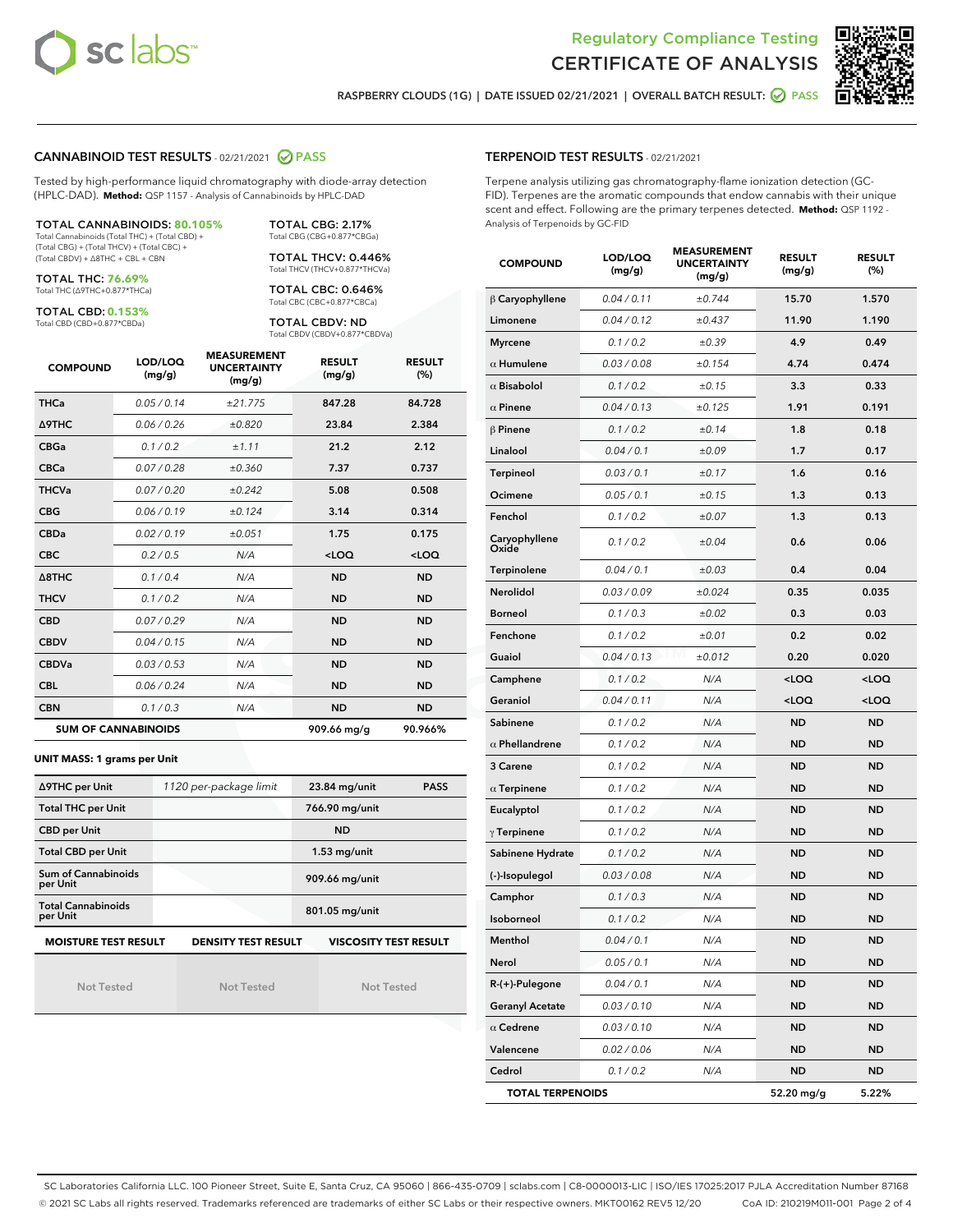



RASPBERRY CLOUDS (1G) | DATE ISSUED 02/21/2021 | OVERALL BATCH RESULT: @ PASS

# CATEGORY 1 PESTICIDE TEST RESULTS - 02/21/2021 2 PASS

Pesticide and plant growth regulator analysis utilizing high-performance liquid chromatography-mass spectrometry (HPLC-MS) or gas chromatography-mass spectrometry (GC-MS). \*GC-MS utilized where indicated. **Method:** QSP 1212 - Analysis of Pesticides and Mycotoxins by LC-MS or QSP 1213 - Analysis of Pesticides by GC-MS

| <b>COMPOUND</b>             | LOD/LOQ<br>$(\mu g/g)$ | <b>ACTION</b><br><b>LIMIT</b><br>$(\mu g/g)$ | <b>MEASUREMENT</b><br><b>UNCERTAINTY</b><br>$(\mu g/g)$ | <b>RESULT</b><br>$(\mu g/g)$ | <b>RESULT</b> |
|-----------------------------|------------------------|----------------------------------------------|---------------------------------------------------------|------------------------------|---------------|
| Aldicarb                    | 0.03 / 0.08            | $\ge$ LOD                                    | N/A                                                     | <b>ND</b>                    | <b>PASS</b>   |
| Carbofuran                  | 0.02/0.05              | $>$ LOD                                      | N/A                                                     | <b>ND</b>                    | <b>PASS</b>   |
| Chlordane*                  | 0.03 / 0.08            | $\ge$ LOD                                    | N/A                                                     | <b>ND</b>                    | <b>PASS</b>   |
| Chlorfenapyr*               | 0.03/0.10              | $\ge$ LOD                                    | N/A                                                     | <b>ND</b>                    | <b>PASS</b>   |
| Chlorpyrifos                | 0.02 / 0.06            | $\ge$ LOD                                    | N/A                                                     | <b>ND</b>                    | <b>PASS</b>   |
| Coumaphos                   | 0.02/0.07              | $>$ LOD                                      | N/A                                                     | <b>ND</b>                    | <b>PASS</b>   |
| <b>Daminozide</b>           | 0.02 / 0.07            | $\ge$ LOD                                    | N/A                                                     | <b>ND</b>                    | <b>PASS</b>   |
| <b>DDVP</b><br>(Dichlorvos) | 0.03/0.09              | $\ge$ LOD                                    | N/A                                                     | <b>ND</b>                    | <b>PASS</b>   |
| <b>Dimethoate</b>           | 0.03 / 0.08            | $\ge$ LOD                                    | N/A                                                     | <b>ND</b>                    | <b>PASS</b>   |
| Ethoprop(hos)               | 0.03/0.10              | $\ge$ LOD                                    | N/A                                                     | <b>ND</b>                    | <b>PASS</b>   |
| Etofenprox                  | 0.02 / 0.06            | $\ge$ LOD                                    | N/A                                                     | <b>ND</b>                    | <b>PASS</b>   |
| Fenoxycarb                  | 0.03 / 0.08            | $\ge$ LOD                                    | N/A                                                     | <b>ND</b>                    | <b>PASS</b>   |
| Fipronil                    | 0.03/0.08              | $>$ LOD                                      | N/A                                                     | <b>ND</b>                    | <b>PASS</b>   |
| Imazalil                    | 0.02 / 0.06            | $\ge$ LOD                                    | N/A                                                     | <b>ND</b>                    | <b>PASS</b>   |
| Methiocarb                  | 0.02 / 0.07            | $\ge$ LOD                                    | N/A                                                     | <b>ND</b>                    | <b>PASS</b>   |
| Methyl<br>parathion         | 0.03/0.10              | $>$ LOD                                      | N/A                                                     | <b>ND</b>                    | <b>PASS</b>   |
| <b>Mevinphos</b>            | 0.03/0.09              | $>$ LOD                                      | N/A                                                     | <b>ND</b>                    | <b>PASS</b>   |
| Paclobutrazol               | 0.02 / 0.05            | $\ge$ LOD                                    | N/A                                                     | <b>ND</b>                    | <b>PASS</b>   |
| Propoxur                    | 0.03/0.09              | $>$ LOD                                      | N/A                                                     | <b>ND</b>                    | <b>PASS</b>   |
| Spiroxamine                 | 0.03 / 0.08            | $\ge$ LOD                                    | N/A                                                     | <b>ND</b>                    | <b>PASS</b>   |
| Thiacloprid                 | 0.03/0.10              | $\ge$ LOD                                    | N/A                                                     | <b>ND</b>                    | <b>PASS</b>   |

### CATEGORY 2 PESTICIDE TEST RESULTS - 02/21/2021 @ PASS

| <b>COMPOUND</b>   | LOD/LOQ<br>$(\mu g/g)$ | <b>ACTION</b><br><b>LIMIT</b><br>$(\mu g/g)$ | <b>MEASUREMENT</b><br><b>UNCERTAINTY</b><br>$(\mu g/g)$ | <b>RESULT</b><br>$(\mu g/g)$ | <b>RESULT</b> |
|-------------------|------------------------|----------------------------------------------|---------------------------------------------------------|------------------------------|---------------|
| Abamectin         | 0.03/0.10              | 0.1                                          | N/A                                                     | <b>ND</b>                    | <b>PASS</b>   |
| Acephate          | 0.02/0.07              | 0.1                                          | N/A                                                     | <b>ND</b>                    | <b>PASS</b>   |
| Acequinocyl       | 0.02/0.07              | 0.1                                          | N/A                                                     | <b>ND</b>                    | <b>PASS</b>   |
| Acetamiprid       | 0.02/0.05              | 0.1                                          | N/A                                                     | <b>ND</b>                    | <b>PASS</b>   |
| Azoxystrobin      | 0.02/0.07              | 0.1                                          | N/A                                                     | <b>ND</b>                    | <b>PASS</b>   |
| <b>Bifenazate</b> | 0.01/0.04              | 0.1                                          | N/A                                                     | <b>ND</b>                    | <b>PASS</b>   |
| <b>Bifenthrin</b> | 0.02/0.05              | 3                                            | N/A                                                     | <b>ND</b>                    | <b>PASS</b>   |
| <b>Boscalid</b>   | 0.03/0.09              | 0.1                                          | N/A                                                     | <b>ND</b>                    | <b>PASS</b>   |

| <b>CATEGORY 2 PESTICIDE TEST RESULTS</b> - 02/21/2021 continued |
|-----------------------------------------------------------------|
|-----------------------------------------------------------------|

| <b>COMPOUND</b>               | LOD/LOQ<br>(µg/g) | <b>ACTION</b><br>LIMIT<br>$(\mu g/g)$ | <b>MEASUREMENT</b><br><b>UNCERTAINTY</b><br>(µg/g) | <b>RESULT</b><br>(µg/g) | <b>RESULT</b> |
|-------------------------------|-------------------|---------------------------------------|----------------------------------------------------|-------------------------|---------------|
| Captan                        | 0.19/0.57         | 0.7                                   | N/A                                                | ND                      | <b>PASS</b>   |
| Carbaryl                      | 0.02 / 0.06       | 0.5                                   | N/A                                                | ND                      | <b>PASS</b>   |
| Chlorantranilip-<br>role      | 0.04 / 0.12       | 10                                    | N/A                                                | ND                      | <b>PASS</b>   |
| Clofentezine                  | 0.03 / 0.09       | 0.1                                   | N/A                                                | ND                      | <b>PASS</b>   |
| Cyfluthrin                    | 0.12 / 0.38       | 2                                     | N/A                                                | ND                      | <b>PASS</b>   |
| Cypermethrin                  | 0.11 / 0.32       | 1                                     | N/A                                                | ND                      | <b>PASS</b>   |
| Diazinon                      | 0.02 / 0.05       | 0.1                                   | N/A                                                | ND                      | <b>PASS</b>   |
| Dimethomorph                  | 0.03/0.09         | 2                                     | N/A                                                | ND                      | <b>PASS</b>   |
| Etoxazole                     | 0.02 / 0.06       | 0.1                                   | N/A                                                | ND                      | <b>PASS</b>   |
| Fenhexamid                    | 0.03 / 0.09       | 0.1                                   | N/A                                                | ND                      | <b>PASS</b>   |
| Fenpyroximate                 | 0.02 / 0.06       | 0.1                                   | N/A                                                | ND                      | <b>PASS</b>   |
| Flonicamid                    | 0.03 / 0.10       | 0.1                                   | N/A                                                | ND                      | <b>PASS</b>   |
| Fludioxonil                   | 0.03 / 0.10       | 0.1                                   | N/A                                                | ND                      | <b>PASS</b>   |
| Hexythiazox                   | 0.02 / 0.07       | 0.1                                   | N/A                                                | ND                      | <b>PASS</b>   |
| Imidacloprid                  | 0.04 / 0.11       | 5                                     | N/A                                                | ND                      | <b>PASS</b>   |
| Kresoxim-methyl               | 0.02 / 0.07       | 0.1                                   | N/A                                                | ND                      | <b>PASS</b>   |
| Malathion                     | 0.03/0.09         | 0.5                                   | N/A                                                | ND                      | <b>PASS</b>   |
| Metalaxyl                     | 0.02 / 0.07       | 2                                     | N/A                                                | ND                      | <b>PASS</b>   |
| Methomyl                      | 0.03 / 0.10       | 1                                     | N/A                                                | ND                      | <b>PASS</b>   |
| Myclobutanil                  | 0.03 / 0.09       | 0.1                                   | N/A                                                | ND                      | PASS          |
| Naled                         | 0.02 / 0.07       | 0.1                                   | N/A                                                | ND                      | <b>PASS</b>   |
| Oxamyl                        | 0.04 / 0.11       | 0.5                                   | N/A                                                | ND                      | PASS          |
| Pentachloronitro-<br>benzene* | 0.03 / 0.09       | 0.1                                   | N/A                                                | ND                      | <b>PASS</b>   |
| Permethrin                    | 0.04 / 0.12       | 0.5                                   | N/A                                                | ND                      | <b>PASS</b>   |
| Phosmet                       | 0.03/0.10         | 0.1                                   | N/A                                                | ND                      | <b>PASS</b>   |
| Piperonylbu-<br>toxide        | 0.02 / 0.07       | 3                                     | N/A                                                | ND                      | PASS          |
| Prallethrin                   | 0.03 / 0.08       | 0.1                                   | N/A                                                | ND                      | PASS          |
| Propiconazole                 | 0.02 / 0.07       | 0.1                                   | N/A                                                | ND                      | <b>PASS</b>   |
| Pyrethrins                    | 0.04 / 0.12       | 0.5                                   | N/A                                                | ND                      | <b>PASS</b>   |
| Pyridaben                     | 0.02 / 0.07       | 0.1                                   | N/A                                                | ND                      | <b>PASS</b>   |
| Spinetoram                    | 0.02 / 0.07       | 0.1                                   | N/A                                                | ND                      | <b>PASS</b>   |
| Spinosad                      | 0.02 / 0.07       | 0.1                                   | N/A                                                | ND                      | PASS          |
| Spiromesifen                  | 0.02 / 0.05       | 0.1                                   | N/A                                                | ND                      | <b>PASS</b>   |
| Spirotetramat                 | 0.02 / 0.06       | 0.1                                   | N/A                                                | ND                      | <b>PASS</b>   |
| Tebuconazole                  | 0.02 / 0.07       | 0.1                                   | N/A                                                | ND                      | <b>PASS</b>   |
| Thiamethoxam                  | 0.03 / 0.10       | 5                                     | N/A                                                | ND                      | <b>PASS</b>   |
| Trifloxystrobin               | 0.03 / 0.08       | 0.1                                   | N/A                                                | <b>ND</b>               | <b>PASS</b>   |